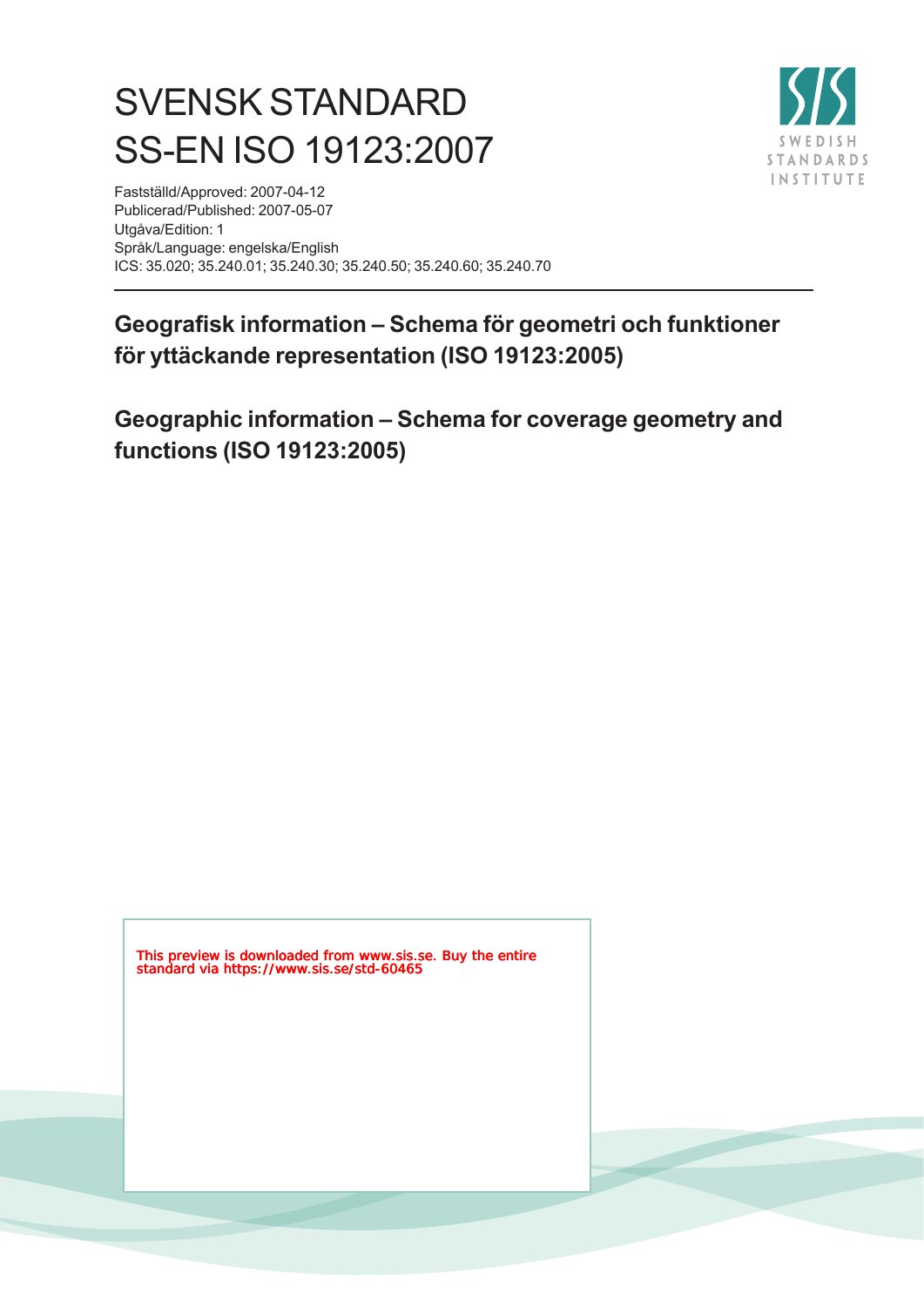# Standarder får världen att fungera

*SIS (Swedish Standards Institute) är en fristående ideell förening med medlemmar från både privat och offentlig sektor. Vi är en del av det europeiska och globala nätverk som utarbetar internationella standarder. Standarder är dokumenterad kunskap utvecklad av framstående aktörer inom industri, näringsliv och samhälle och befrämjar handel över gränser, bidrar till att processer och produkter blir säkrare samt effektiviserar din verksamhet.* 

#### **Delta och påverka**

Som medlem i SIS har du möjlighet att påverka framtida standarder inom ditt område på nationell, europeisk och global nivå. Du får samtidigt tillgång till tidig information om utvecklingen inom din bransch.

### **Ta del av det färdiga arbetet**

Vi erbjuder våra kunder allt som rör standarder och deras tillämpning. Hos oss kan du köpa alla publikationer du behöver – allt från enskilda standarder, tekniska rapporter och standardpaket till handböcker och onlinetjänster. Genom vår webbtjänst e-nav får du tillgång till ett lättnavigerat bibliotek där alla standarder som är aktuella för ditt företag finns tillgängliga. Standarder och handböcker är källor till kunskap. Vi säljer dem.

### **Utveckla din kompetens och lyckas bättre i ditt arbete**

Hos SIS kan du gå öppna eller företagsinterna utbildningar kring innehåll och tillämpning av standarder. Genom vår närhet till den internationella utvecklingen och ISO får du rätt kunskap i rätt tid, direkt från källan. Med vår kunskap om standarders möjligheter hjälper vi våra kunder att skapa verklig nytta och lönsamhet i sina verksamheter.

**Vill du veta mer om SIS eller hur standarder kan effektivisera din verksamhet är du välkommen in på www.sis.se eller ta kontakt med oss på tel 08-555 523 00.**

# Standards make the world go round

*SIS (Swedish Standards Institute) is an independent non-profit organisation with members from both the private and public sectors. We are part of the European and global network that draws up international standards. Standards consist of documented knowledge developed by prominent actors within the industry, business world and society. They promote cross-border trade, they help to make processes and products safer and they streamline your organisation.*

### **Take part and have influence**

As a member of SIS you will have the possibility to participate in standardization activities on national, European and global level. The membership in SIS will give you the opportunity to influence future standards and gain access to early stage information about developments within your field.

#### **Get to know the finished work**

We offer our customers everything in connection with standards and their application. You can purchase all the publications you need from us - everything from individual standards, technical reports and standard packages through to manuals and online services. Our web service e-nav gives you access to an easy-to-navigate library where all standards that are relevant to your company are available. Standards and manuals are sources of knowledge. We sell them.

#### **Increase understanding and improve perception**

With SIS you can undergo either shared or in-house training in the content and application of standards. Thanks to our proximity to international development and ISO you receive the right knowledge at the right time, direct from the source. With our knowledge about the potential of standards, we assist our customers in creating tangible benefit and profitability in their organisations.

**If you want to know more about SIS, or how standards can streamline your organisation, please visit www.sis.se or contact us on phone +46 (0)8-555 523 00**



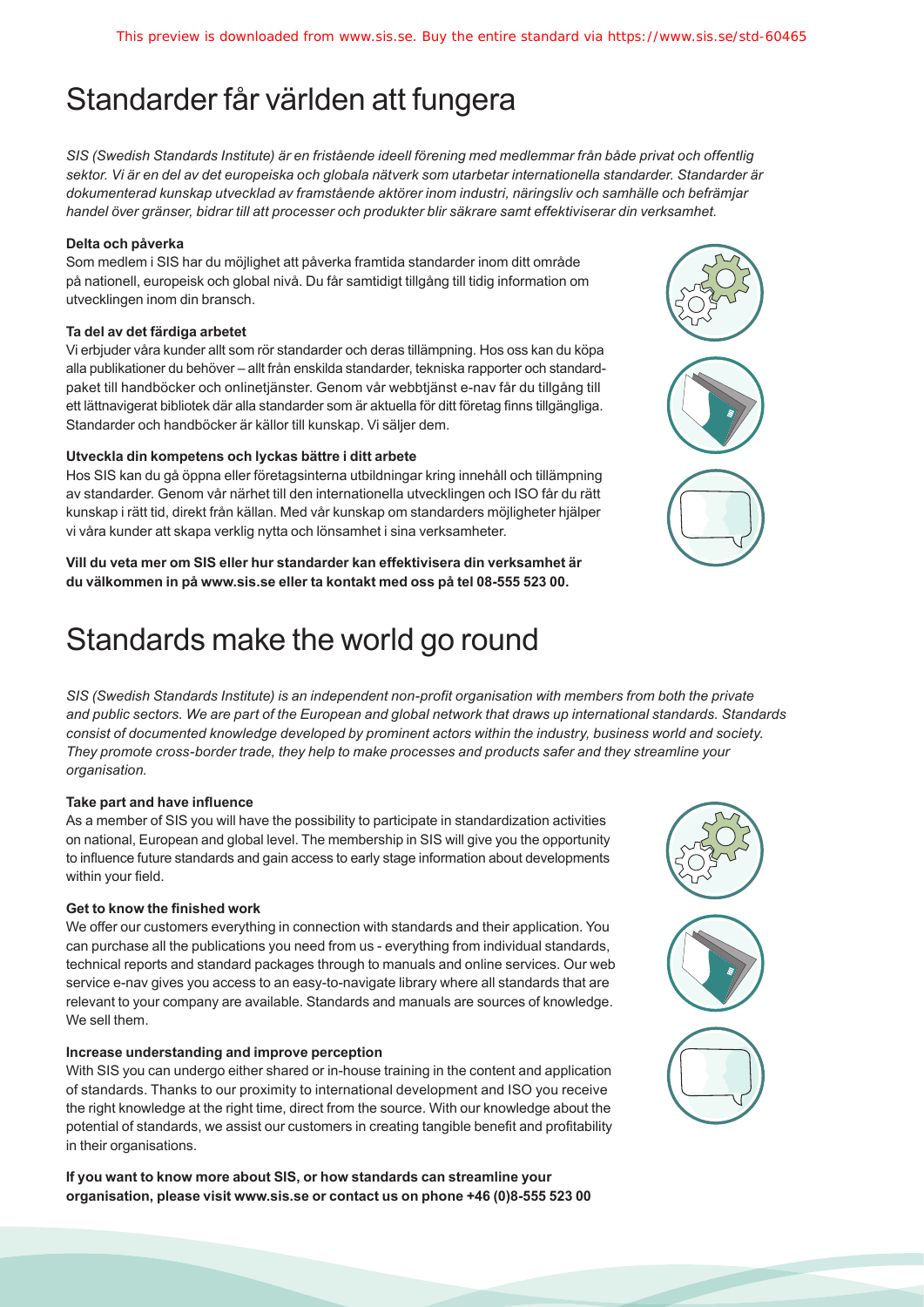Europastandarden EN ISO 19123:2007 gäller som svensk standard. Detta dokument innehåller den officiella engelska versionen av EN ISO 19123:2007.

Denna standard ersätter SS-ISO 19123:2006, utgåva 1.

The European Standard EN ISO 19123:2007 has the status of a Swedish Standard. This document contains the official English version of EN ISO 19123:2007.

This standard supersedes the Swedish Standard SS-ISO 19123:2006, edition 1.

© Copyright/Upphovsrätten till denna produkt tillhör SIS, Swedish Standards Institute, Stockholm, Sverige. Användningen av denna produkt regleras av slutanvändarlicensen som återfinns i denna produkt, se standardens sista sidor.

© Copyright SIS, Swedish Standards Institute, Stockholm, Sweden. All rights reserved. The use of this product is governed by the end-user licence for this product. You will find the licence in the end of this document.

*Upplysningar om sakinnehållet i standarden lämnas av SIS, Swedish Standards Institute, telefon 08-555 520 00. Standarder kan beställas hos SIS Förlag AB som även lämnar allmänna upplysningar om svensk och utländsk standard.*

*Information about the content of the standard is available from the Swedish Standards Institute (SIS), telephone +46 8 555 520 00. Standards may be ordered from SIS Förlag AB, who can also provide general information about Swedish and foreign standards.*

Standarden är framtagen av kommittén för Ramverk för geodata, SIS/TK 323.

Har du synpunkter på innehållet i den här standarden, vill du delta i ett kommande revideringsarbete eller vara med och ta fram andra standarder inom området? Gå in på www.sis.se - där hittar du mer information.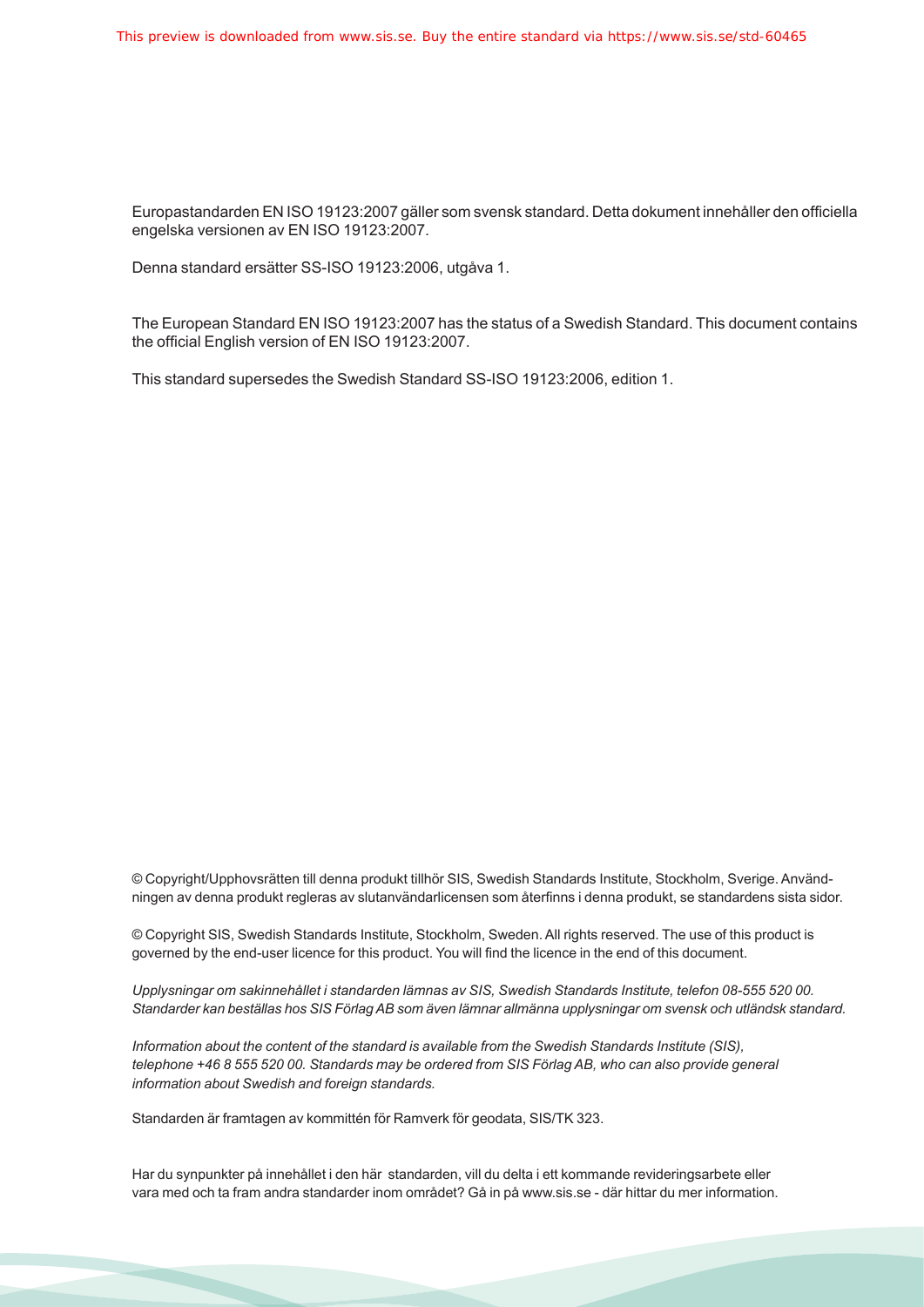This preview is downloaded from www.sis.se. Buy the entire standard via https://www.sis.se/std-60465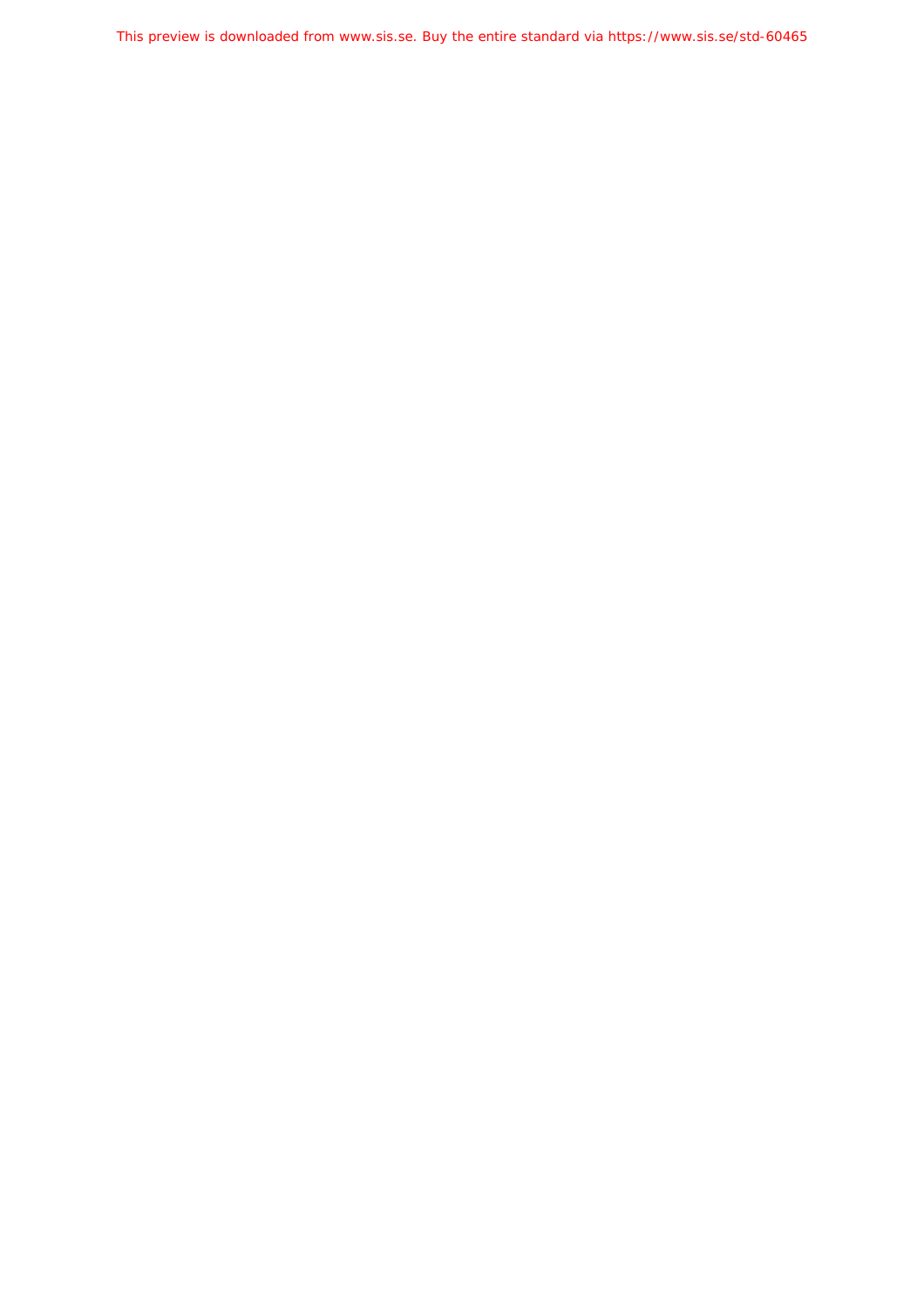# EUROPEAN STANDARD NORME EUROPÉENNE EUROPÄISCHE NORM

# **EN ISO 19123**

March 2007

ICS 35.240.70

English Version

### Geographic information - Schema for coverage geometry and functions (ISO 19123:2005)

Information géographique - Schéma de la géométrie et des fonctions de couverture (ISO 19123:2005)

Geoinformation - Coverage Geometrie- und Funktionsschema (ISO 19123:2005)

This European Standard was approved by CEN on 25 February 2007.

CEN members are bound to comply with the CEN/CENELEC Internal Regulations which stipulate the conditions for giving this European Standard the status of a national standard without any alteration. Up-to-date lists and bibliographical references concerning such national standards may be obtained on application to the CEN Management Centre or to any CEN member.

This European Standard exists in three official versions (English, French, German). A version in any other language made by translation under the responsibility of a CEN member into its own language and notified to the CEN Management Centre has the same status as the official versions.

CEN members are the national standards bodies of Austria, Belgium, Bulgaria, Cyprus, Czech Republic, Denmark, Estonia, Finland, France, Germany, Greece, Hungary, Iceland, Ireland, Italy, Latvia, Lithuania, Luxembourg, Malta, Netherlands, Norway, Poland, Portugal, Romania, Slovakia, Slovenia, Spain, Sweden, Switzerland and United Kingdom.



EUROPEAN COMMITTEE FOR STANDARDIZATION COMITÉ EUROPÉEN DE NORMALISATION EUROPÄISCHES KOMITEE FÜR NORMUNG

**Management Centre: rue de Stassart, 36 B-1050 Brussels**

© 2007 CEN All rights of exploitation in any form and by any means reserved worldwide for CEN national Members.

Ref. No. EN ISO 19123:2007: E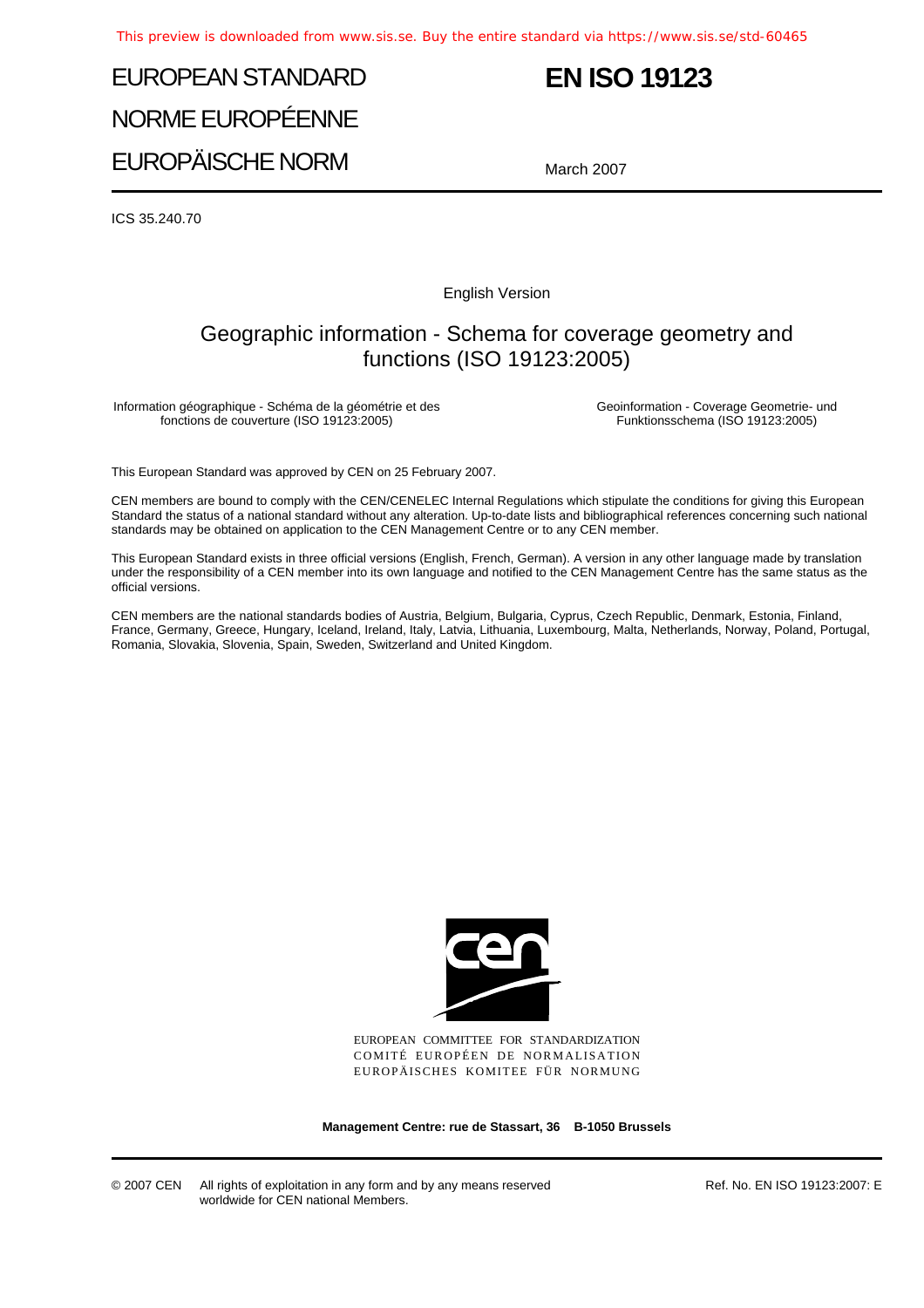SS-EN ISO 19123:2007 (E)<sup>add</sup> wom www.sis.se. Buy the entire standard via https://www.sis.se/std-60465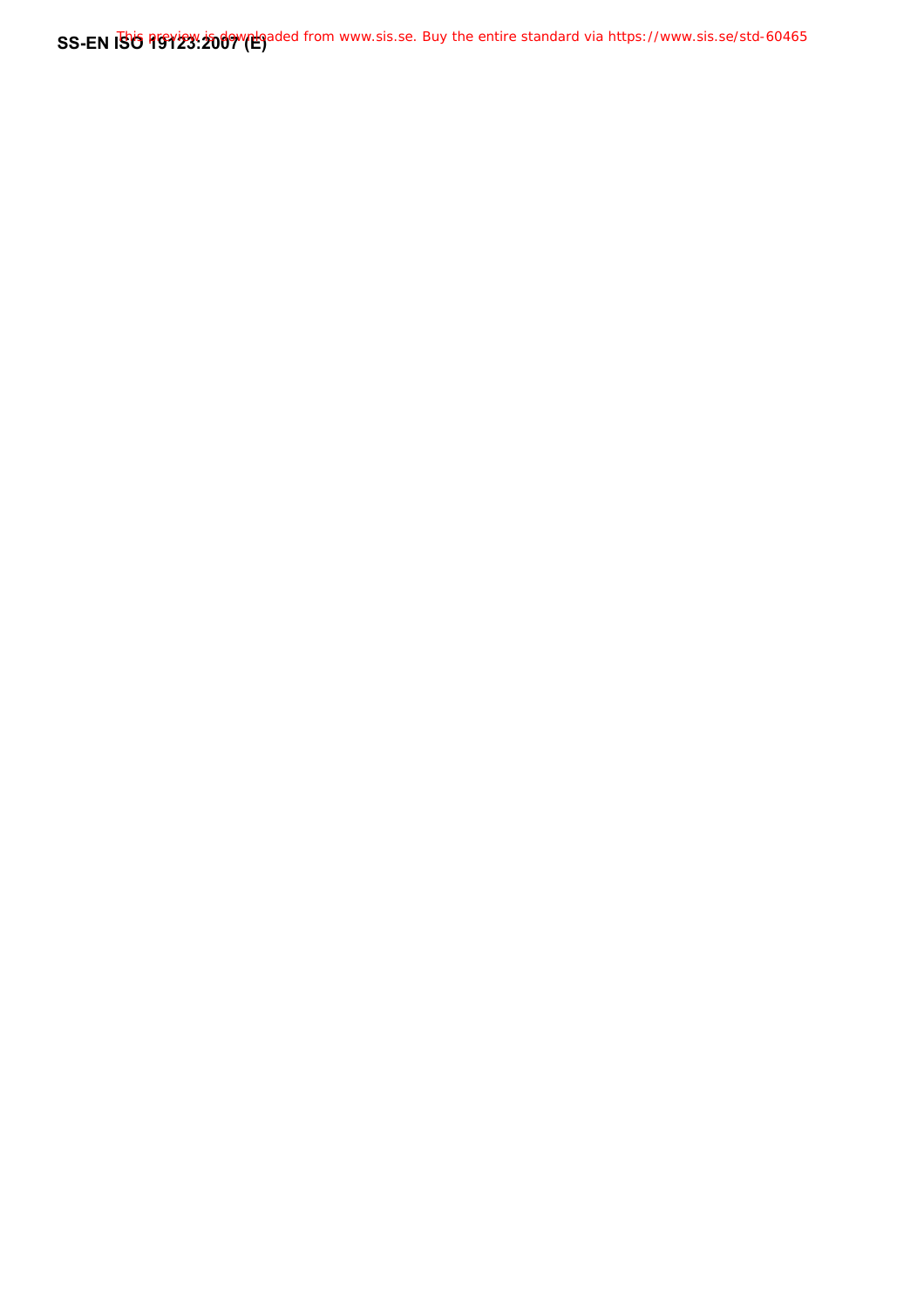## **Contents**

| 1              |         |  |
|----------------|---------|--|
| 2              |         |  |
| 3              |         |  |
| 4              |         |  |
| 4.1            |         |  |
| 4.2            |         |  |
| 4.3            |         |  |
| 5              |         |  |
| 5.1            |         |  |
| 5.2            |         |  |
| 5.3            |         |  |
| 5.4            |         |  |
| 5.5            |         |  |
| 5.6            |         |  |
| 5.7            |         |  |
| 5.8            |         |  |
| 5.9            |         |  |
| 5.10           |         |  |
| 5.11           |         |  |
| 5.12           |         |  |
| 6              |         |  |
| 6.1            |         |  |
| 6.2            |         |  |
| 6.3            |         |  |
| 6.4            |         |  |
| 6.5            |         |  |
| 6.6            |         |  |
| 6.7            |         |  |
| 6.8            |         |  |
| 6.9            |         |  |
| 6.10           |         |  |
| 6.11           |         |  |
| $\overline{7}$ |         |  |
| 7.1            |         |  |
| 7.2            |         |  |
| 7.3            |         |  |
| 8              |         |  |
|                |         |  |
| 8.1            |         |  |
| 8.2            |         |  |
| 8.3            | CV Grid |  |
| 8.4            |         |  |
| 8.5            |         |  |
| 8.6            |         |  |
| 8.7            |         |  |
| 8.8            |         |  |
| 8.9            |         |  |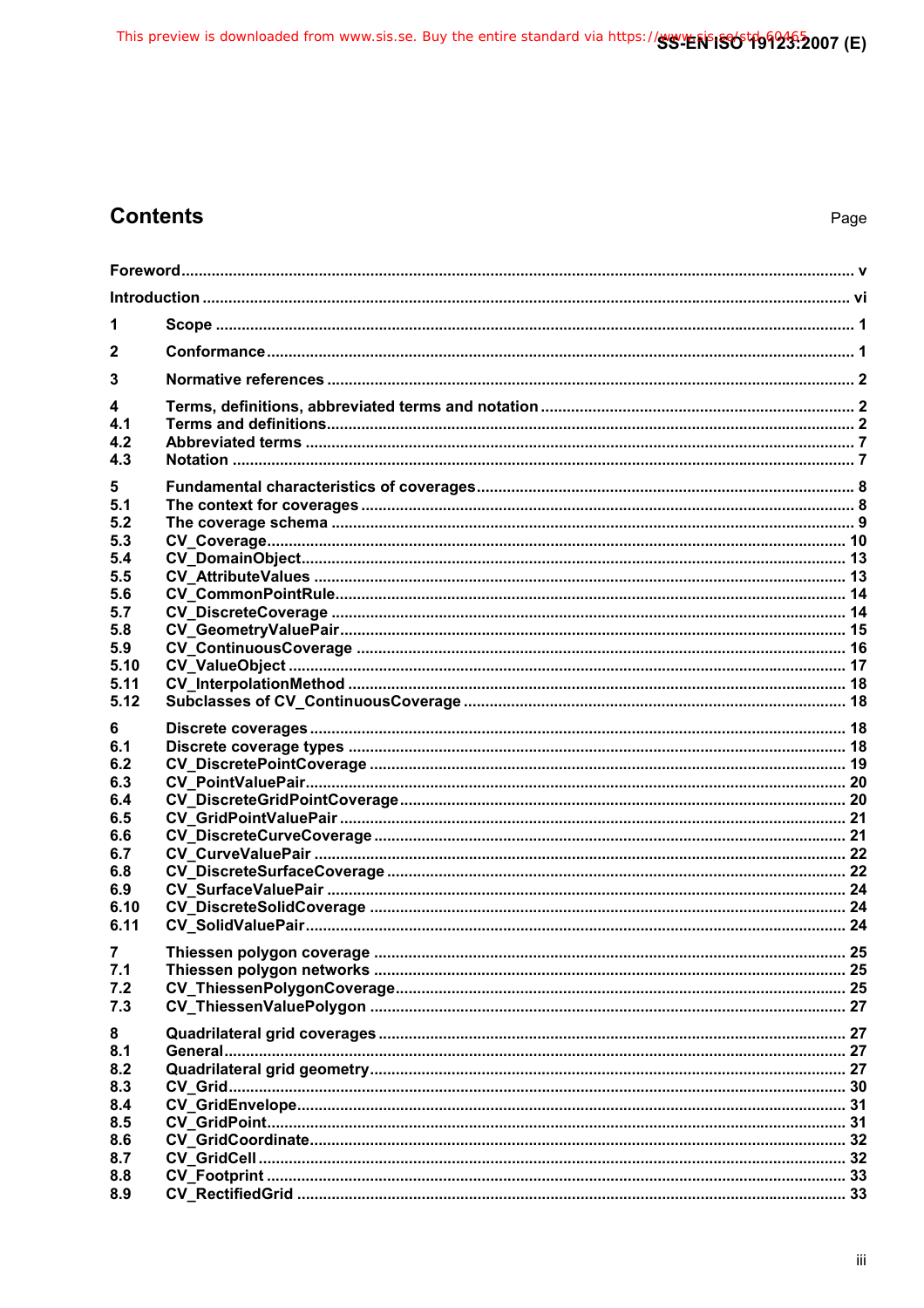| 8.10 |  |  |  |
|------|--|--|--|
| 8.11 |  |  |  |
| 8.12 |  |  |  |
| 8.13 |  |  |  |
| 8.14 |  |  |  |
| 8.15 |  |  |  |
| 8.16 |  |  |  |
| 9    |  |  |  |
| 9.1  |  |  |  |
| 9.2  |  |  |  |
| 9.3  |  |  |  |
| 9.4  |  |  |  |
|      |  |  |  |
| 10   |  |  |  |
| 10.1 |  |  |  |
| 10.2 |  |  |  |
| 10.3 |  |  |  |
| 11   |  |  |  |
| 11.1 |  |  |  |
| 11.2 |  |  |  |
| 11.3 |  |  |  |
| 11.4 |  |  |  |
| 11.5 |  |  |  |
|      |  |  |  |
|      |  |  |  |
|      |  |  |  |
|      |  |  |  |
|      |  |  |  |
|      |  |  |  |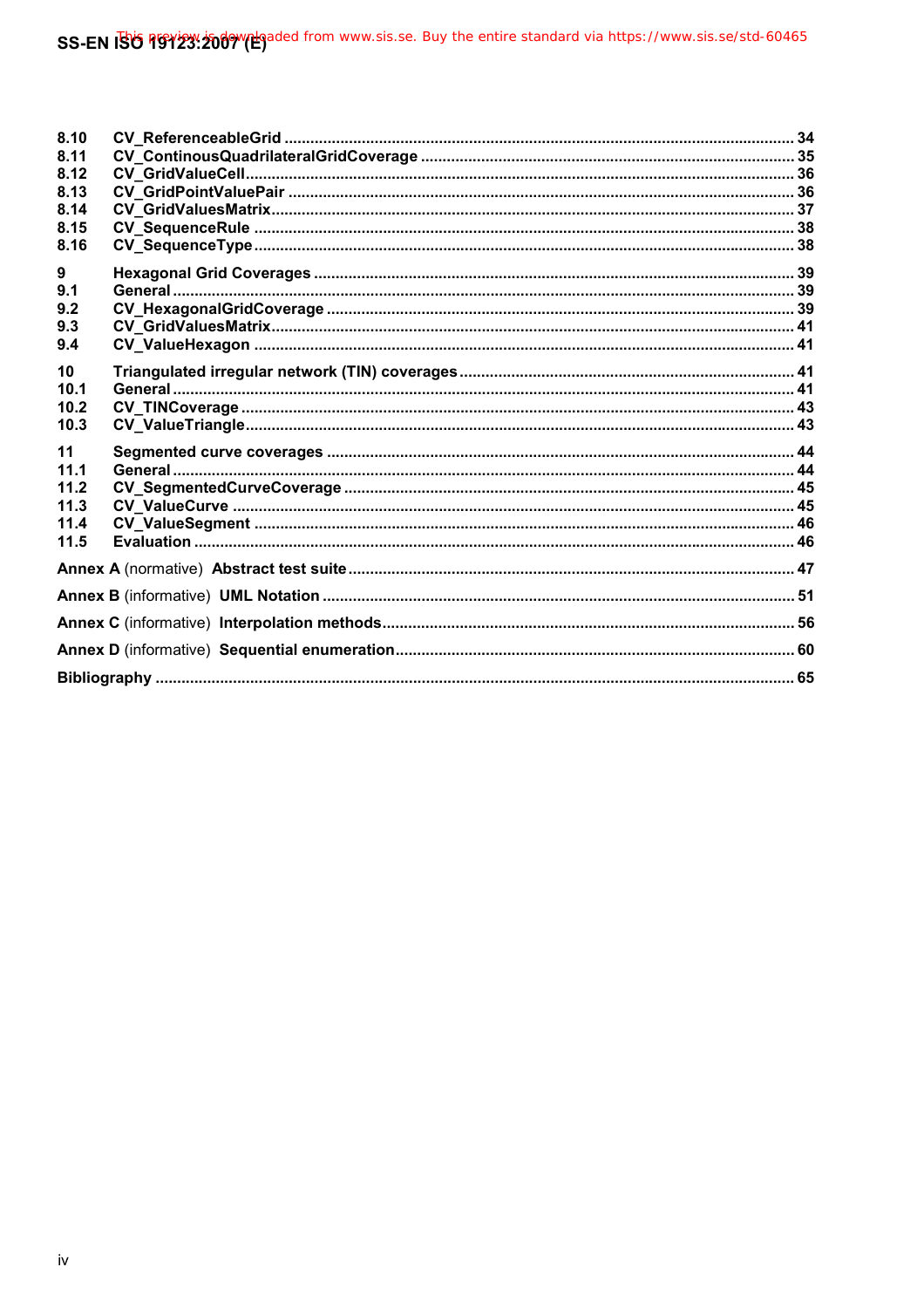### **Foreword**

The text of ISO 19123:2005 has been prepared by Technical Committee ISO/TC 211 "Geographic information/Geomatics" of the International Organization for Standardization (ISO) and has been taken over as EN ISO 19123:2007 by Technical Committee CEN/TC 287 "Geographic Information", the secretariat of which is held by NEN.

This European Standard shall be given the status of a national standard, either by publication of an identical text or by endorsement, at the latest by September 2007, and conflicting national standards shall be withdrawn at the latest by September 2007.

According to the CEN/CENELEC Internal Regulations, the national standards organizations of the following countries are bound to implement this European Standard: Austria, Belgium, Bulgaria, Cyprus, Czech Republic, Denmark, Estonia, Finland, France, Germany, Greece, Hungary, Iceland, Ireland, Italy, Latvia, Lithuania, Luxembourg, Malta, Netherlands, Norway, Poland, Portugal, Romania, Slovakia, Slovenia, Spain, Sweden, Switzerland and United Kingdom.

### **Endorsement notice**

The text of ISO 19123:2005 has been approved by CEN as EN ISO 19123:2007 without any modifications.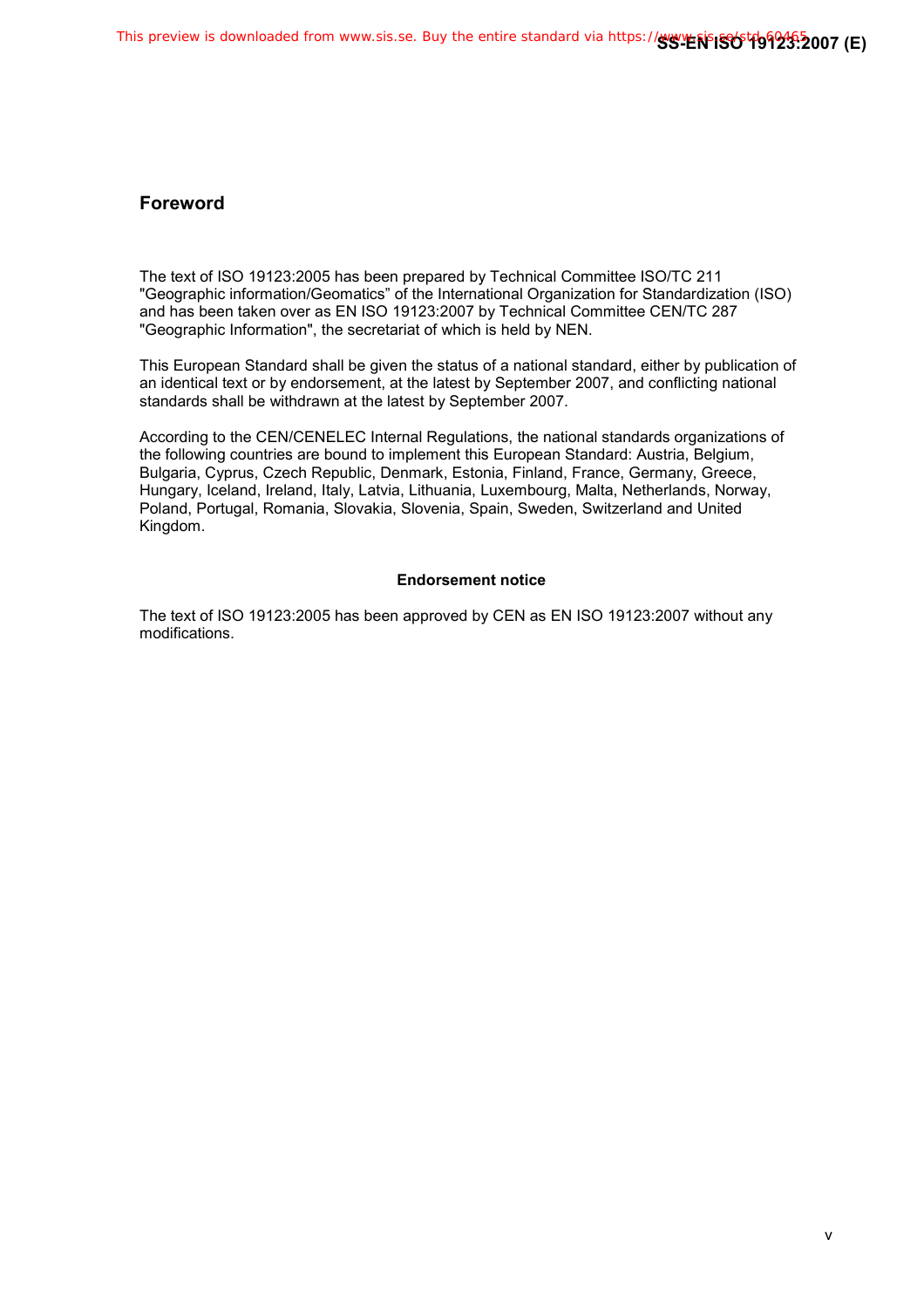### **Introduction**

Geographic phenomena fall into two broad categories — discrete and continuous. Discrete phenomena are recognizable objects that have relatively well-defined boundaries or spatial extent. Examples include buildings, streams and measurement stations. Continuous phenomena vary over space and have no specific extent. Examples include temperature, soil composition and elevation. A value or description of a continuous phenomenon is only meaningful at a particular position in space (and possibly time). Temperature, for example, takes on specific values only at defined locations, whether measured or interpolated from other locations.

These concepts are not mutually exclusive. In fact, many components of the landscape may be viewed alternatively as discrete or continuous. For example, a stream is a discrete entity, but its flow rate and water quality index vary from one position to another. Similarly, a highway can be thought of as a feature or as a collection of observations measuring accidents or traffic flow, and an agricultural field is both a spatial object and a set of measurements of crop yield through time.

Historically, geographic information has been treated in terms of two fundamental types called vector data and raster data.

"Vector data" deals with discrete phenomena, each of which is conceived of as a feature. The spatial characteristics of a discrete real-world phenomenon are represented by a set of one or more geometric primitives (points, curves, surfaces or solids). Other characteristics of the phenomenon are recorded as feature attributes. Usually, a single feature is associated with a single set of attribute values. ISO 19107:2003 provides a schema for describing features in terms of geometric and topological primitives.

"Raster data", on the other hand, deals with real-world phenomena that vary continuously over space. It contains a set of values, each associated with one of the elements in a regular array of points or cells. It is usually associated with a method for interpolating values at spatial positions between the points or within the cells. Since this data structure is not the only one that can be used to represent phenomena that vary continuously over space, this International Standard uses the term "coverage," adopted from the Abstract Specification of the Open GIS Consortium <sup>[1]</sup>, to refer to any data representation that assigns values directly to spatial position. A coverage is a function from a spatial, temporal or spatiotemporal domain to an attribute range. A coverage associates a position within its domain to a record of values of defined data types.

In this International Standard, coverage is a subtype of feature. A coverage is a feature that has multiple values for each attribute type, where each direct position within the geometric representation of the feature has a single value for each attribute type.

Just as the concepts of discrete and continuous phenomena are not mutually exclusive, their representations as discrete features or coverages are not mutually exclusive. The same phenomenon may be represented as either a discrete feature or a coverage. A city may be viewed as a discrete feature that returns a single value for each attribute, such as its name, area and total population. The city feature may also be represented as a coverage that returns values such as population density, land value or air quality index for each position in the city.

A coverage, moreover, can be derived from a collection of discrete features with common attributes, the values of the coverage at each position being the values of the attributes of the feature located at that position. Conversely, a collection of discrete features can be derived from a coverage, each discrete feature being composed of a set of positions associated with specified attribute values.